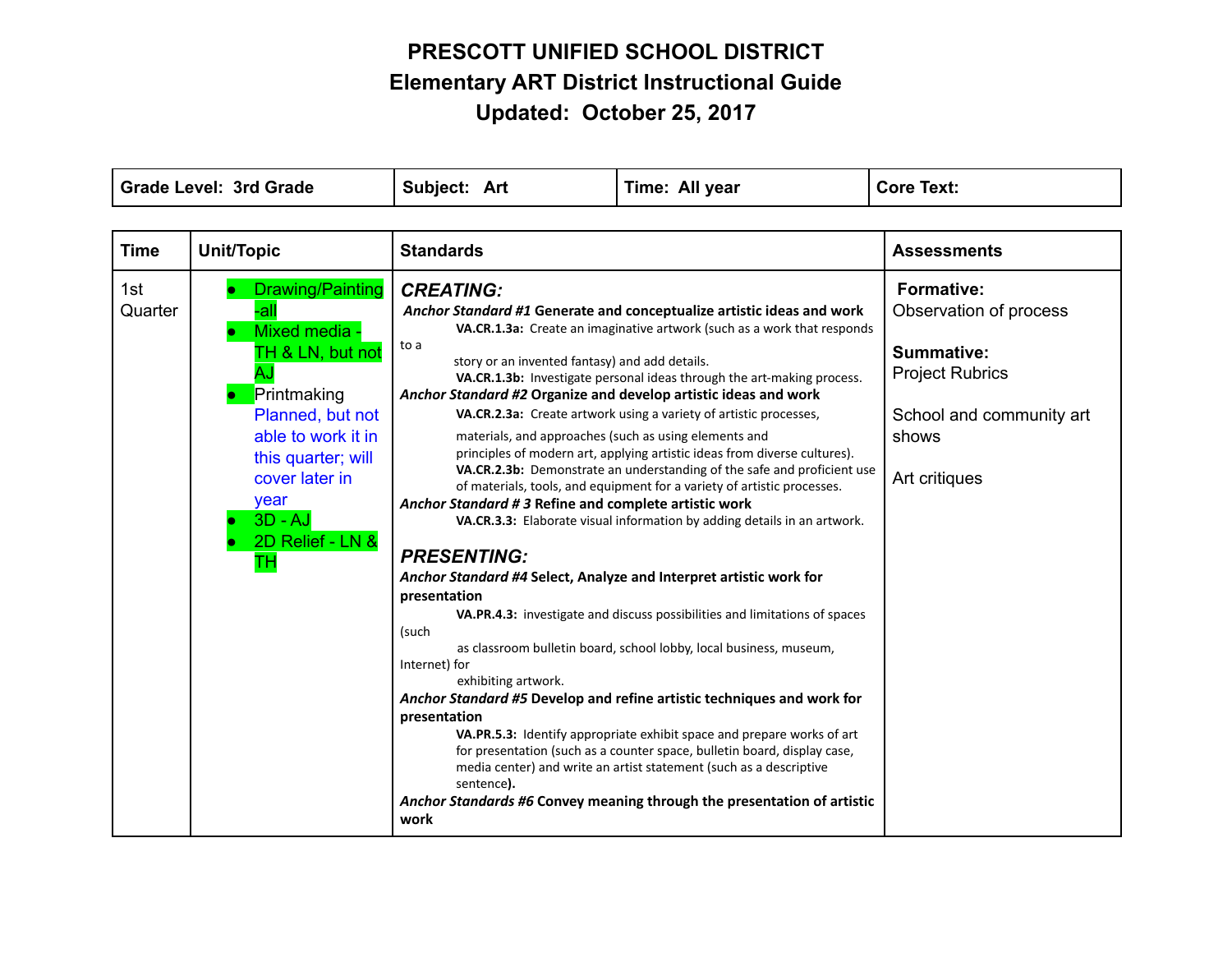| VA.PR.6.3: Identify and explain how and where different cultures record<br>and illustrate stories and preserve history through art.              |
|--------------------------------------------------------------------------------------------------------------------------------------------------|
|                                                                                                                                                  |
|                                                                                                                                                  |
| Anchor Standard #7 Perceive and analyze artistic work                                                                                            |
| VA.RE.7.3a: Use art-specific vocabulary to speculate about processes                                                                             |
| (such as pasted paper in a collage and brush marks                                                                                               |
| in a painting) an artist used to create a work of art.                                                                                           |
| VA.RE.7.3b: Determine messages communicated by an image (such as a<br>deer in Native American petroglyphs, animal                                |
|                                                                                                                                                  |
| Anchor Standard #8 Interpret intent and meaning in artistic work                                                                                 |
| VA.RE.8.3: Interpret art by referring to contextual information (such as                                                                         |
| the artist's life and times) and analyzing relevant subject matter, elements                                                                     |
|                                                                                                                                                  |
| Anchor Standard #9 Apply criteria to evaluate artistic work                                                                                      |
| VA.RE.9.3: Distinguish one's preference for an artwork from one's                                                                                |
| evaluation of that artwork. ("I like it," is a preference while "It is good                                                                      |
|                                                                                                                                                  |
|                                                                                                                                                  |
| Anchor Standard #10 Synthesize and relate knowledge and personal                                                                                 |
|                                                                                                                                                  |
| VA.CN.10.3: Develop a work of art based on observations of                                                                                       |
|                                                                                                                                                  |
| Anchor Standard #11 Relate artistic ideas and works with societal,                                                                               |
| cultural, and historical context to deepen understanding                                                                                         |
| VA.CN.11.3: Recognize that responses to art change depending on                                                                                  |
| knowledge of the time and place in which it was made (such as using a<br>t-chart to compare initial responses to those formed after study of the |
|                                                                                                                                                  |
|                                                                                                                                                  |
|                                                                                                                                                  |
|                                                                                                                                                  |
| L.3.3a. Choose words and phrases for effect                                                                                                      |
|                                                                                                                                                  |
|                                                                                                                                                  |
|                                                                                                                                                  |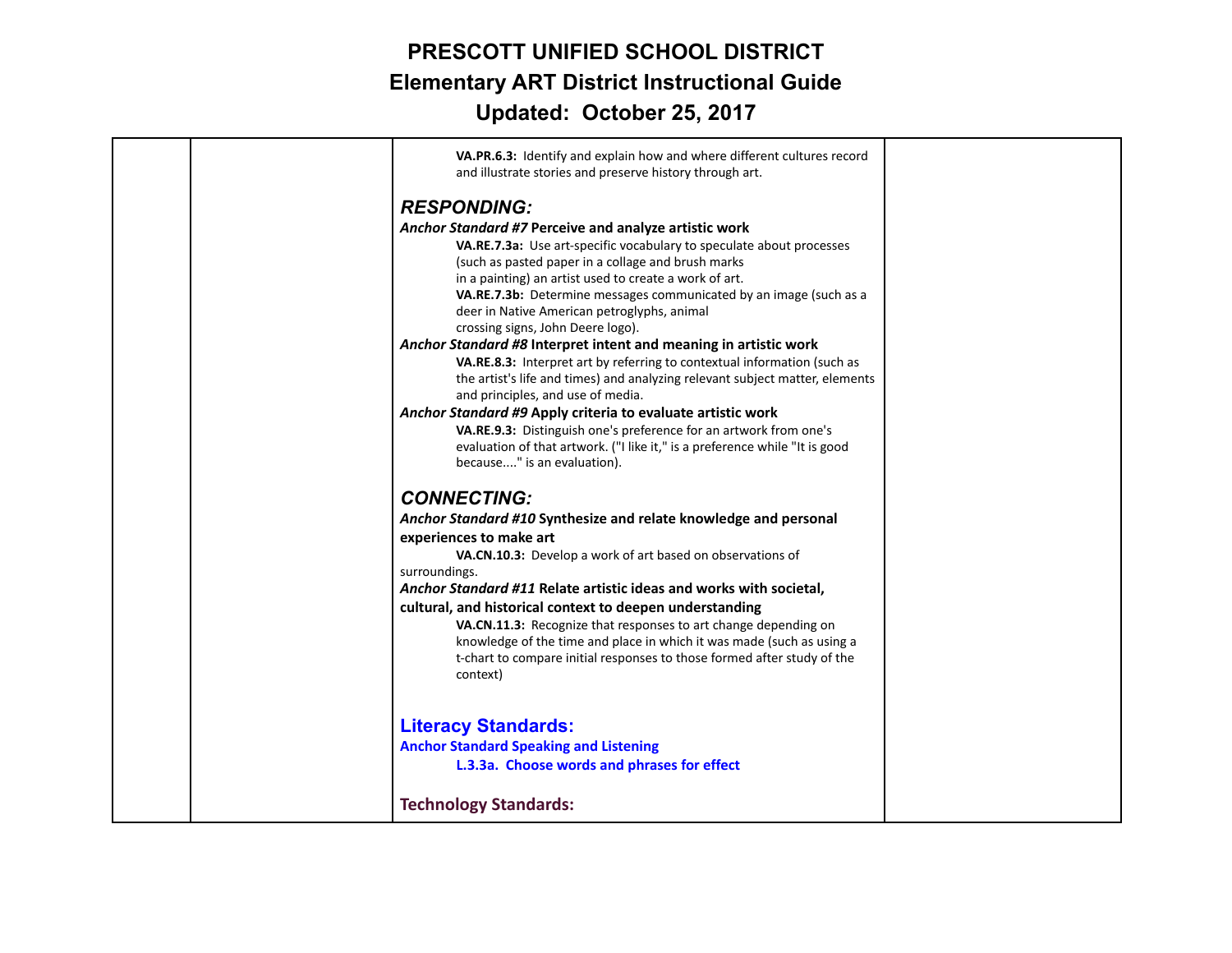|                |                                                      | 3.1.3. PO1: Examine patterns and identify trends to generate<br>questions.                                                                                                                                                                                                                                                                                                                                                                                                                                                                                                                                                                                                                                                                   |                                                                                                                                           |
|----------------|------------------------------------------------------|----------------------------------------------------------------------------------------------------------------------------------------------------------------------------------------------------------------------------------------------------------------------------------------------------------------------------------------------------------------------------------------------------------------------------------------------------------------------------------------------------------------------------------------------------------------------------------------------------------------------------------------------------------------------------------------------------------------------------------------------|-------------------------------------------------------------------------------------------------------------------------------------------|
| 2nd<br>Quarter | Drawing/Painting<br>Mixed media<br>Printmaking<br>3D | <b>CREATING:</b><br>Anchor Standard #1 Generate and conceptualize artistic ideas and work<br>VA.CR.1.3b: Investigate personal ideas through the art-making process.<br>Anchor Standard #2 Organize and develop artistic ideas and work<br>VA.CR.2.3a: Create artwork using a variety of artistic processes,<br>materials, and approaches (such as using elements and<br>principles of modern art, applying artistic ideas from diverse cultures).<br>VA.CR.2.3b: Demonstrate an understanding of the safe and proficient use<br>of materials, tools, and equipment for a variety of artistic processes.<br>Anchor Standard # 3 Refine and complete artistic work<br>VA.CR.3.3: Elaborate visual information by adding details in an artwork. | <b>Formative:</b><br>Observation of process<br>Summative:<br><b>Project Rubrics</b><br>School and community art<br>shows<br>Art critiques |
|                |                                                      | <b>PRESENTING:</b><br>Anchor Standard #4 Select, Analyze and Interpret artistic work for<br>presentation<br>VA.PR.4.3: investigate and discuss possibilities and limitations of spaces<br>(such as classroom bulletin board, school lobby, local business, museum,<br>Internet) for exhibiting artwork.<br>Anchor Standard #5 Develop and refine artistic techniques and work for<br>presentation<br>VA.PR.5.3: Identify appropriate exhibit space and prepare works of art<br>for presentation (such as a counter space, bulletin board, display case,<br>media center) and write an artist statement (such as a descriptive<br>sentence).<br><b>RESPONDING:</b>                                                                            |                                                                                                                                           |
|                |                                                      | Anchor Standard #7 Perceive and analyze artistic work<br>VA.RE.7.3a: Use art-specific vocabulary to speculate about processes<br>(such as pasted paper in a collage and brush marks<br>in a painting) an artist used to create a work of art.<br>Anchor Standard #8 Interpret intent and meaning in artistic work<br>VA.RE.8.3: Interpret art by referring to contextual information (such as<br>the artist's life and times) and analyzing relevant subject matter, elements<br>and principles, and use of media.                                                                                                                                                                                                                           |                                                                                                                                           |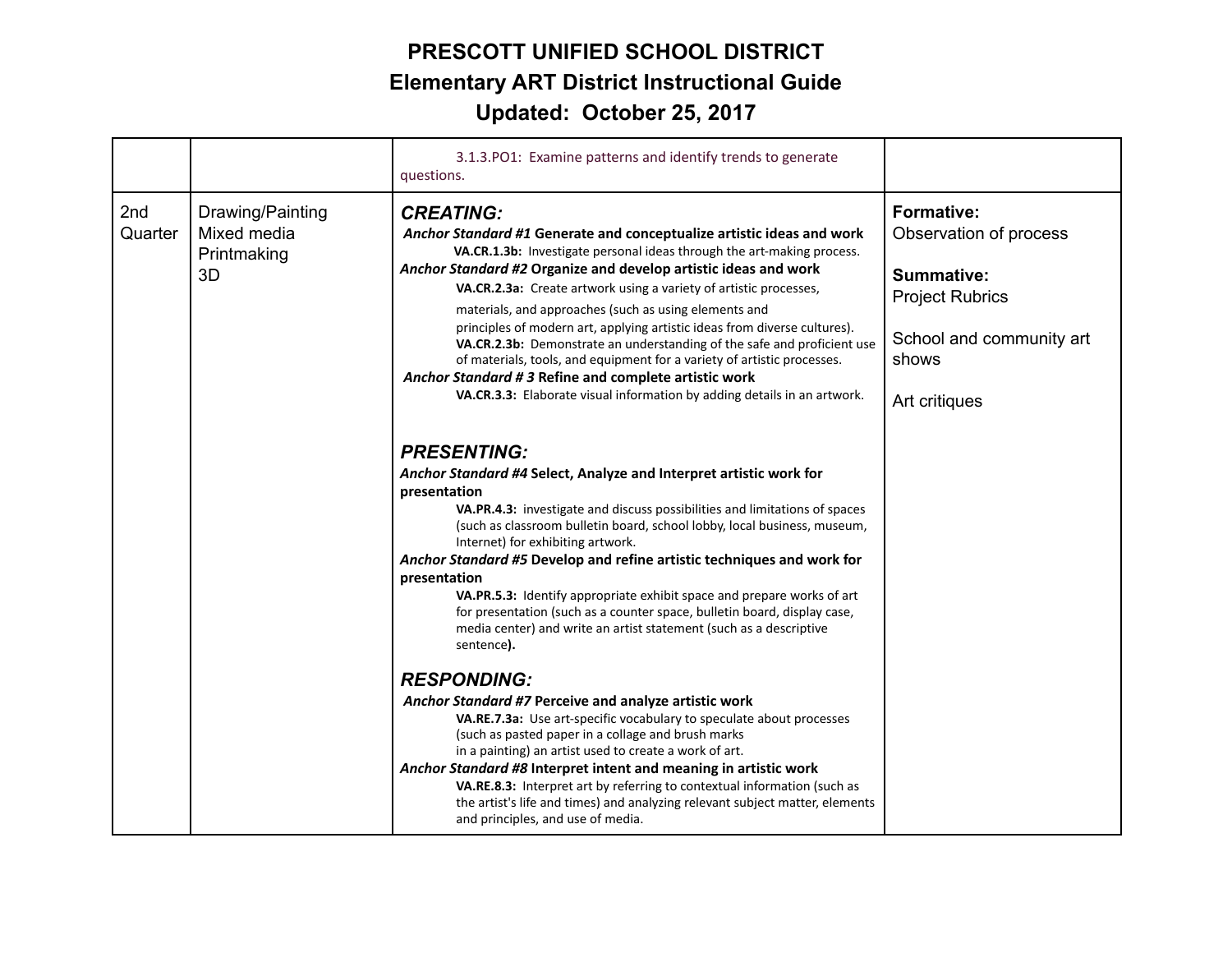|                |                                                      | Anchor Standard #9 Apply criteria to evaluate artistic work<br>VA.RE.9.3: Distinguish one's preference for an artwork from one's<br>evaluation of that artwork. ("I like it," is a preference while "It is good<br>because" is an evaluation).<br><b>CONNECTING:</b><br>Anchor Standard #11 Relate artistic ideas and works with societal,<br>cultural, and historical context to deepen understanding<br>VA.CN.11.3: Recognize that responses to art change depending on<br>knowledge of the time and place in which it was made<br>(such as using a t-chart to compare initial responses to those formed after<br>study of the context)<br><b>Literacy Standards:</b><br><b>Anchor Standard Speaking and Listening</b><br>L.3.3a. Choose words and phrases for effect<br><b>Technology Standards:</b><br>3.1.3. PO1: Examine patterns and identify trends to generate<br>questions.                                           |                                                                                                                                           |
|----------------|------------------------------------------------------|---------------------------------------------------------------------------------------------------------------------------------------------------------------------------------------------------------------------------------------------------------------------------------------------------------------------------------------------------------------------------------------------------------------------------------------------------------------------------------------------------------------------------------------------------------------------------------------------------------------------------------------------------------------------------------------------------------------------------------------------------------------------------------------------------------------------------------------------------------------------------------------------------------------------------------|-------------------------------------------------------------------------------------------------------------------------------------------|
| 3rd<br>Quarter | Drawing/Painting<br>Mixed media<br>Printmaking<br>3D | <b>CREATING:</b><br>Anchor Standard #1 Generate and conceptualize artistic ideas and work<br>VA.CR.1.3b: Investigate personal ideas through the art-making process.<br>Anchor Standard #2 Organize and develop artistic ideas and work<br>VA.CR.2.3a: Create artwork using a variety of artistic processes,<br>materials, and approaches (such as using elements and<br>principles of modern art, applying artistic ideas from diverse cultures).<br>VA.CR.2.3b: Demonstrate an understanding of the safe and proficient use<br>of materials, tools, and equipment for a variety of artistic processes.<br>Anchor Standard #3 Refine and complete artistic work<br>VA.CR.3.3: Elaborate visual information by adding details in an artwork.<br><b>PRESENTING:</b><br>Anchor Standards #6 Convey meaning through the presentation of artistic<br>work<br>VA.PR.6.3: Identify and explain how and where different cultures record | Formative:<br>Observation of process<br><b>Summative:</b><br><b>Project Rubrics</b><br>School and community art<br>shows<br>Art critiques |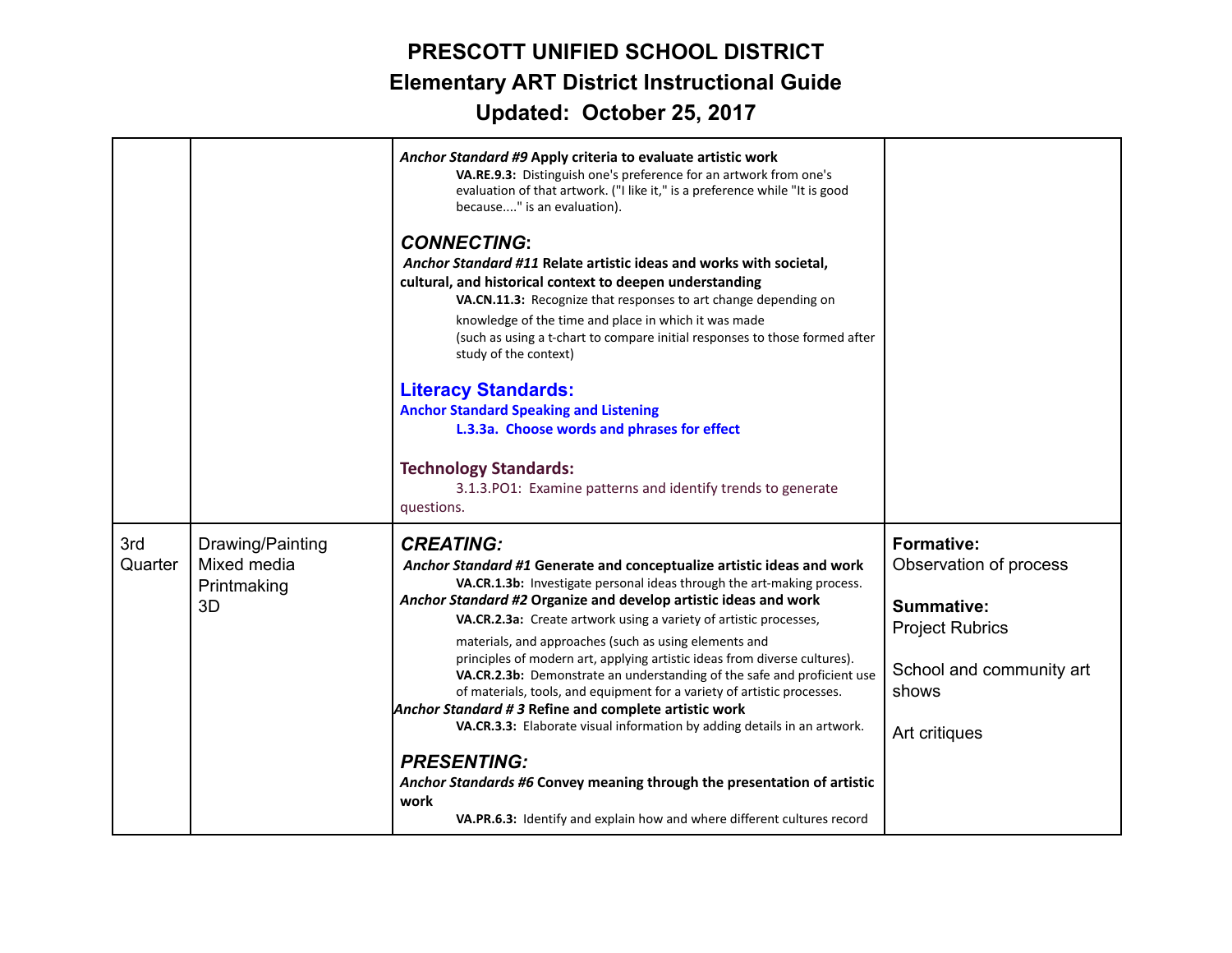|                |                                                      | and illustrate stories and preserve history through art.                                                                                                                                                                                                                                                                                                                                                                                                                                                                                                                                                                                                                                                                                                                                   |                                                                  |
|----------------|------------------------------------------------------|--------------------------------------------------------------------------------------------------------------------------------------------------------------------------------------------------------------------------------------------------------------------------------------------------------------------------------------------------------------------------------------------------------------------------------------------------------------------------------------------------------------------------------------------------------------------------------------------------------------------------------------------------------------------------------------------------------------------------------------------------------------------------------------------|------------------------------------------------------------------|
|                |                                                      | <b>RESPONDING:</b><br>Anchor Standard #7 Perceive and analyze artistic work<br>VA.RE.7.3a: Use art-specific vocabulary to speculate about processes<br>(such as pasted paper in a collage and brush marks in a painting) an artist<br>used to create a work of art.<br>Anchor Standard #8 Interpret intent and meaning in artistic work<br>VA.RE.8.3: Interpret art by referring to contextual information (such as<br>the artist's life and times) and analyzing relevant subject matter, elements<br>and principles, and use of media.<br>Anchor Standard #9 Apply criteria to evaluate artistic work<br>VA.RE.9.3: Distinguish one's preference for an artwork from one's<br>evaluation of that artwork. ("I like it," is a preference while "It is good<br>because" is an evaluation). |                                                                  |
|                |                                                      | <b>CONNECTING:</b><br>Anchor Standard #11 Relate artistic ideas and works with societal,<br>cultural, and historical context to deepen understanding<br>VA.CN.11.3: Recognize that responses to art change depending on<br>knowledge of the time and place in which it was made (such as using a<br>t-chart to compare initial responses to those formed after study of the<br>context)                                                                                                                                                                                                                                                                                                                                                                                                    |                                                                  |
|                |                                                      | <b>Literacy Standards:</b><br><b>Anchor Standard Speaking and Listening</b><br>L.3.3a. Choose words and phrases for effect<br><b>Technology Standards:</b><br>3.1.3. PO1: Examine patterns and identify trends to generate<br>questions.                                                                                                                                                                                                                                                                                                                                                                                                                                                                                                                                                   |                                                                  |
| 4th<br>Quarter | Drawing/Painting<br>Mixed media<br>Printmaking<br>3D | <b>CREATING:</b><br>Anchor Standard #1 Generate and conceptualize artistic ideas and work<br>VA.CR.1.3b: Investigate personal ideas through the art-making process.<br>Anchor Standard #2 Organize and develop artistic ideas and work                                                                                                                                                                                                                                                                                                                                                                                                                                                                                                                                                     | <b>Formative:</b><br>Observation of process<br><b>Summative:</b> |